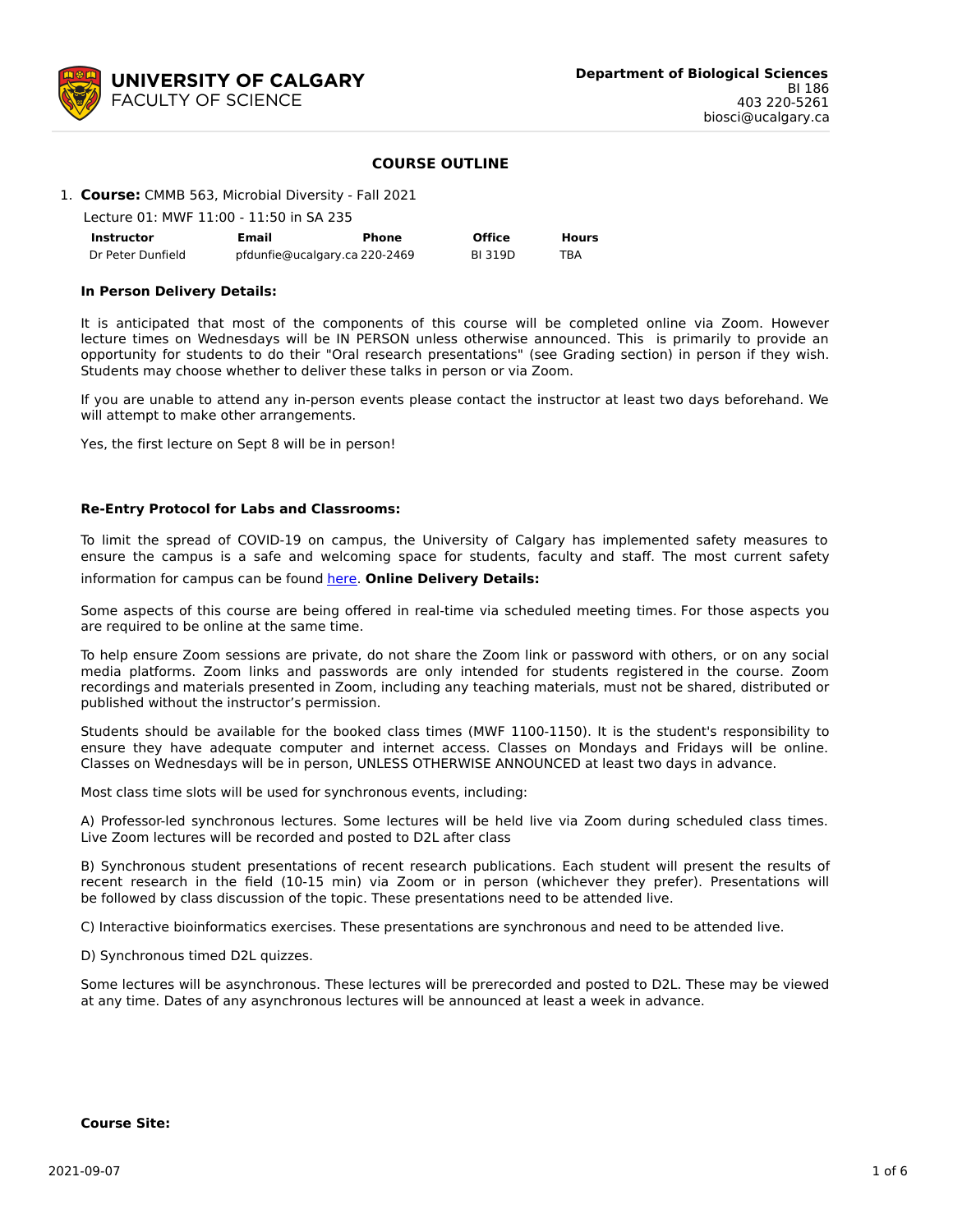D2L: CMMB 563 L01-(Fall 2021)-Microbial Diversity

**Note:** Students must use their U of C account for all course correspondence.

## 2. **Requisites:**

See section [3.5.C](http://www.ucalgary.ca/pubs/calendar/current/sc-3-5.html) in the Faculty of Science section of the online Calendar.

### **Prerequisite(s):**

Cellular, Molecular and Microbial Biology 343 or consent of the Department.

## 3. **Grading:**

The University policy on grading and related matters is described in [F.1](http://www.ucalgary.ca/pubs/calendar/current/f-1.html) and [F.2](http://www.ucalgary.ca/pubs/calendar/current/f-2.html) of the online University Calendar.

In determining the overall grade in the course the following weights will be used:

| Component(s)                                                                                                   | Weighting <br>% | Date               |
|----------------------------------------------------------------------------------------------------------------|-----------------|--------------------|
| Research Grant Letter of Intent                                                                                | 10%             | ldue Oct. 8        |
| Online Quiz 1                                                                                                  | 10%             | lOct. 1            |
| Online Quiz 2                                                                                                  | 10%             | lOct. 27           |
| Online Quiz 3                                                                                                  | 10%             | lNov. 29           |
| Research proposal                                                                                              | 20%             | ldue Dec 3         |
| Oral research paper presentations (including participation in<br>discussions of other students' presentations) | 20%             | lVarious<br>ldates |
| Exercise 1 (Microbial genomics)                                                                                | 10%             | TBA (Oct)          |
| Exercise 2 (Microbial community analysis)                                                                      | 10%             | TBA (Nov)          |

Each piece of work (reports, assignments, quizzes, midterm exam(s) or final examination) submitted by the student will be assigned a grade. The student's grade for each component listed above will be combined with the indicated weights to produce an overall percentage for the course, which will be used to determine the course letter grade.

The conversion between a percentage grade and letter grade is as follows.

|                           | --   |              | Δ.<br>- | в.  |     | п.   |      |     |     |      |      |
|---------------------------|------|--------------|---------|-----|-----|------|------|-----|-----|------|------|
| <b>Minimum % Required</b> | 92 % | <u>ዓ7 % </u> | 82 %    | 78% | 74% | 70 % | 67 % | 64% | 61% | 56 % | 50 % |

1) Quizzes will be conducted online via D2L. The quizzes are expected to require 30 min each to complete. Each quiz will be available for 50 minutes within a scheduled class time. The quizzes will become available on D2L at 1100 h MDT on the designated days. You must begin the quiz by 1110 h at the latest and the quiz will be due by 1150h MDT at the latest.

IMPORTANT: It is the student's responsibility to ensure they have adequate computer and internet access to write the quizzes. Students will be required to begin their quizzes promptly at the start of their scheduled class on the day of the quiz. If a student encounters any technical issues starting a quiz, they MUST document the issue by taking a photo, screenshot, or video, and they must contact the instructor immediately so that either additional time can be provided to access the quiz or alternative arrangements made. Students claiming to experience such difficulties who do not contact the instructor providing evidence of technical difficulties within 15 minutes of the scheduled start of the quiz will not be allowed to write the quiz and will receive a grade of zero (0) on the quiz. If a student's quiz is suspended during the quiz (lost internet connection, internet browser crashes etc.), they MUST provide evidence (photo/ screenshot/video) and contact the instructor immediately. Students will then be granted re-entry to a suspended quiz if they began the quiz on time, provided evidence of the suspension, and still have time remaining to complete their quiz.

The quizzes are open book.

**Time will be adjusted for SAS students if needed and accommodations for students will be done on a case-by-case basis.** Students can request alternative timing by speaking to the instructor if the timing will not work for them (e.g., childcare or other reasons). The instructor can provide them with a different time or different assessment. Please communicate this at least a week in advance.

2) Oral presentations and discussions will be conducted during scheduled class time.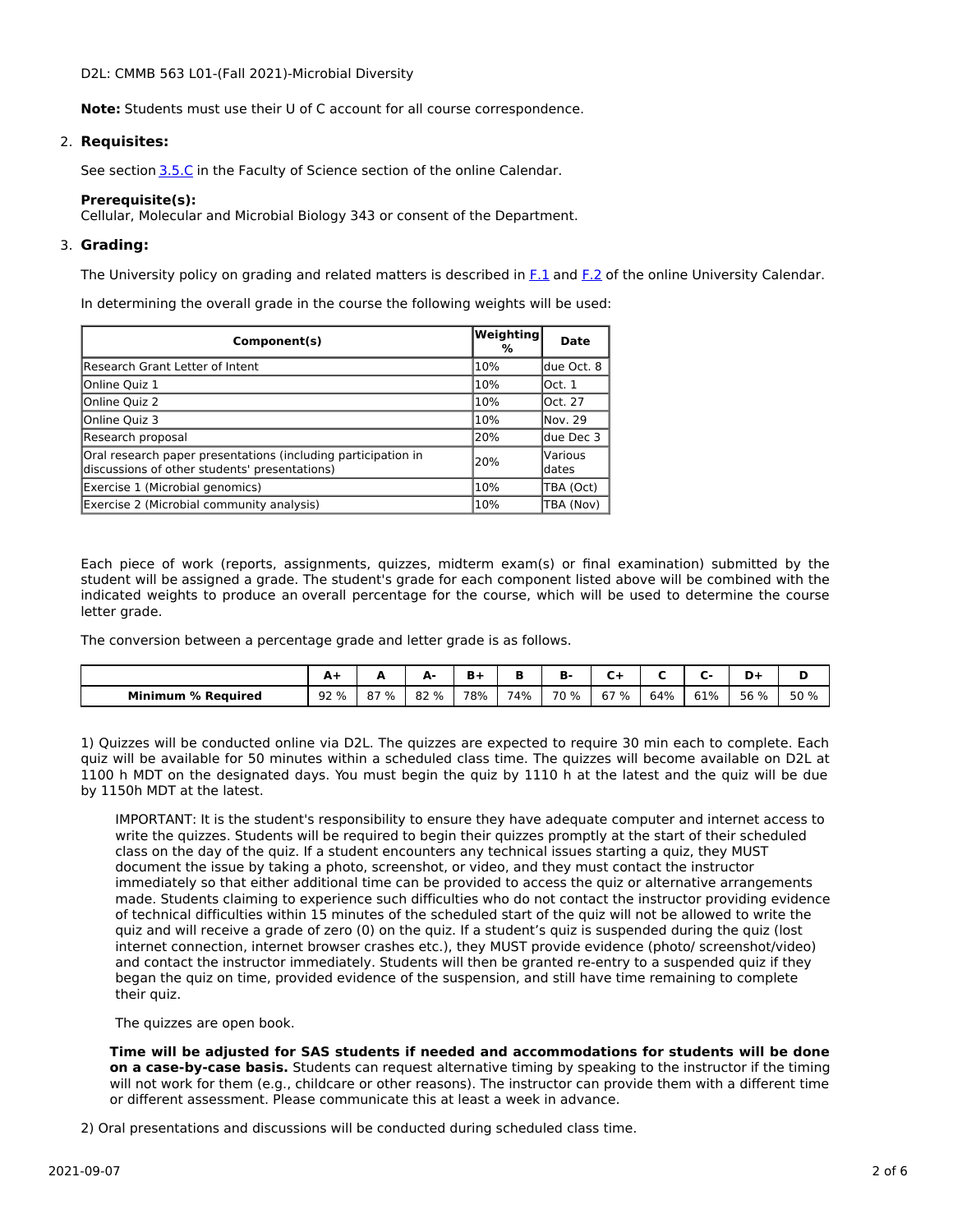3) Details of the Research Grant (Letter of Intent and Proposal components) will be given in the first class. These may be worked on anytime until the due dates.

4) The two exercises are take-home assignments that will be provided 1 week before their due dates. These will require online bioinformatics analyses explained previously in class lectures.

The University of Calgary offers a *[flexible](https://www.ucalgary.ca/pubs/calendar/current/f-1-3.html) grade option*, Credit Granted (CG) to support student's breadth of learning and student wellness. Faculty units may have additional requirements or restrictions for the use of the CG grade at the faculty, degree or program level. To see the full list of Faculty of Science courses where CG is not eligible, please visit the following website: [https://science.ucalgary.ca/current-students/undergraduate/program](https://science.ucalgary.ca/current-students/undergraduate/program-advising/flexible-grading-option-cg-grade)advising/flexible-grading-option-cg-grade

### 4. **Missed Components Of Term Work:**

The university has suspended the requirement for students to provide evidence for absences. Please do not attend medical clinics for medical notes or Commissioners for Oaths for statutory declarations.

In the event that a student legitimately fails to submit any online assessment on time (e.g. due to illness etc...), please contact the course coordinator, or the course instructor if this course does not have a coordinator to arrange for a re-adjustment of a submission date. Absences not reported within 48 hours will not be accommodated. If an excused absence is approved, one possible arrangement is that the percentage weight of the legitimately missed assignment could also be pro-rated among the components of the course. This option is at the discretion of the coordinator and may not be a viable option based on the design of this course.

#### 5. **Scheduled Out-of-Class Activities:**

There are no scheduled out of class activities for this course.

#### 6. **Course Materials:**

Recommended support readings will be provided. These are usually review papers and will be available via the U of C library resources.

In order to successfully engage in their learning experiences at the University of Calgary, students taking online, remote and blended courses are required to have reliable access to the following technology:

- A computer with a supported operating system, as well as the latest security, and malware updates;
- A current and updated web browser;
- Webcam/Camera (built-in or external);
- Microphone and speaker (built-in or external), or headset with microphone;
- Current antivirus and/or firewall software enabled;
- Stable internet connection.

For more information please refer to the UofC **[ELearning](https://elearn.ucalgary.ca/technology-requirements-for-students)** online website.

#### 7. **Examination Policy:**

Online exams are open-book.

Students should also read the Calendar, [Section](http://www.ucalgary.ca/pubs/calendar/current/g.html) G, on Examinations.

## 8. **Approved Mandatory And Optional Course Supplemental Fees:**

There are no mandatory or optional course supplemental fees for this course.

#### 9. **Writing Across The Curriculum Statement:**

For all components of the course, in any written work, the quality of the student's writing (language, spelling, grammar, presentation etc.) can be a factor in the evaluation of the work. See also Section [E.2](http://www.ucalgary.ca/pubs/calendar/current/e-2.html) of the University Calendar.

The course includes written work for grading. Quality of writing will be affect the grade.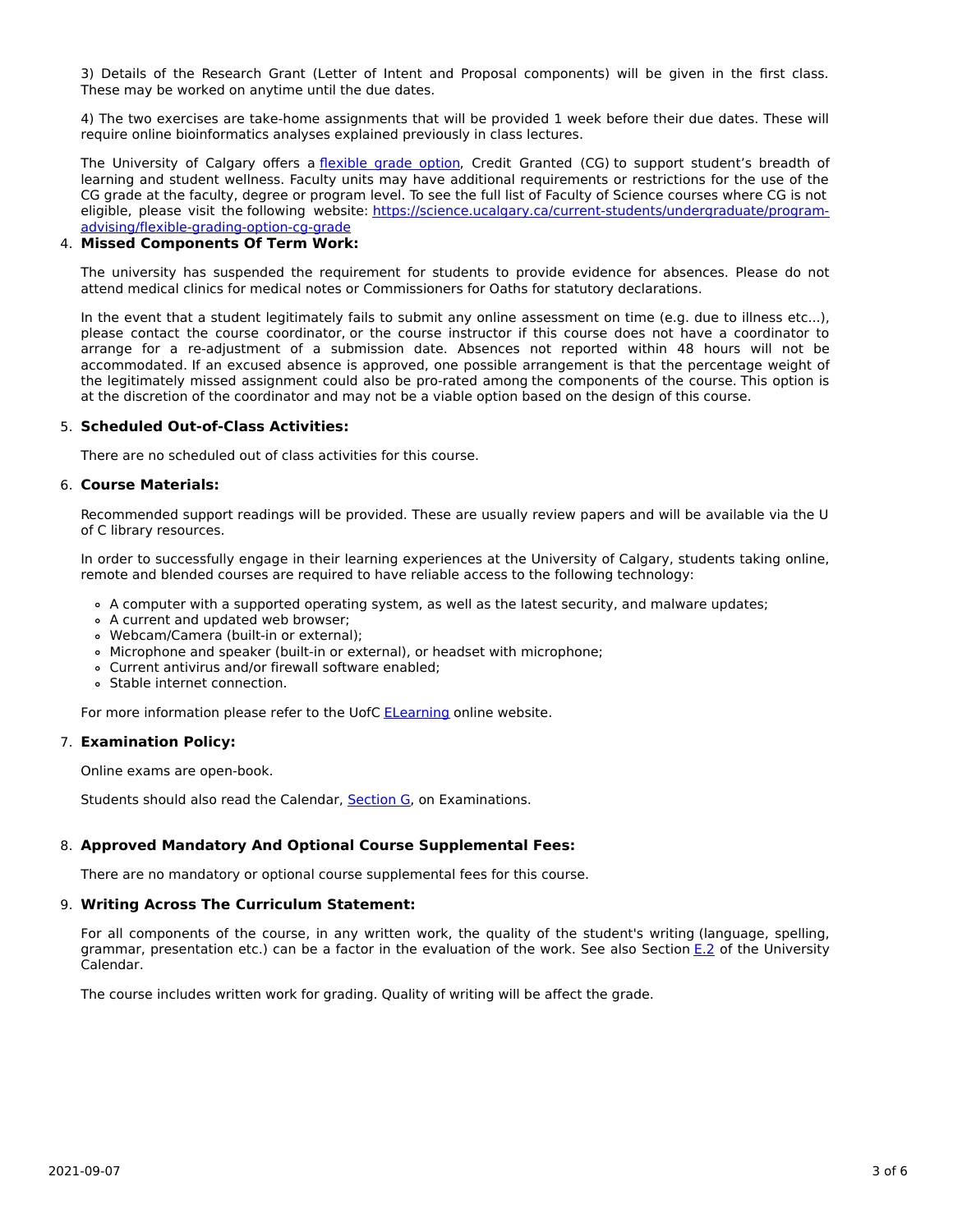# 10. **Human & Living Organism Studies Statements:**

Students will not participate as subjects or researchers in human studies.

See also **[Section](http://www.ucalgary.ca/pubs/calendar/current/e-5.html) E.5** of the University Calendar.

**STUDIES IN THE BIOLOGICAL SCIENCES INVOLVE THE USE OF LIVING AND DEAD ORGANISMS.** Students taking laboratory and field-based courses in these disciplines can expect involvement with and experimentation on such materials. Students perform dissections on dead or preserved organisms in some courses. In particular courses, students experiment on living organisms, their tissues, cells, or molecules. Sometimes field work requires students to collect a variety of living materials by many methods, including humane trapping.

All work on humans and other animals conforms to the Helsinki Declaration and to the regulations of the Canadian Council on Animal Care. The Department strives for the highest ethical standards consistent with stewardship of the environment for organisms whose use is not governed by statutory authority. Individuals contemplating taking courses or majoring in one of the fields of study offered by the Department of Biological Sciences should ensure that they have fully considered these issues before enrolling. Students are advised to discuss any concern they might have with the Undergraduate Program Director of the Department.

Students are expected to be familiar with **[Section](http://www.ucalgary.ca/pubs/calendar/current/sc-4-1.html) SC.4.1** of the University Calendar.

## 11. **Reappraisal Of Grades:**

A student wishing a reappraisal, should first attempt to review the graded work with the Course coordinator/instructor or department offering the course. Students with sufficient academic grounds may request a reappraisal. Non-academic grounds are not relevant for grade reappraisals. Students should be aware that the grade being reappraised may be raised, lowered or remain the same. See [Section](http://www.ucalgary.ca/pubs/calendar/current/i-3.html) I.3 of the University Calendar.

- a. **Term Work:** The student should present their rationale as effectively and as fully as possible to the Course coordinator/instructor within **ten business days** of either being notified about the mark, or of the item's return to the class. If the student is not satisfied with the outcome, the student shall submit the Reappraisal of Graded Term work form to the department in which the course is offered within 2 business days of receiving the decision from the instructor. The Department will arrange for a reappraisal of the work within the next ten business days. The reappraisal will only be considered if the student provides a detailed rationale that outlines where and for what reason an error is suspected. See sections  $1.1$  and  $1.2$  of the University Calendar
- b. **Final Exam:**The student shall submit the request to Enrolment Services. See [Section](http://www.ucalgary.ca/pubs/calendar/current/i-3.html) I.3 of the University Calendar.

## 12. **Other Important Information For Students:**

- a. **Mental Health** The University of Calgary recognizes the pivotal role that student mental health plays in physical health, social connectedness and academic success, and aspires to create a caring and supportive campus community where individuals can freely talk about mental health and receive supports when needed. We encourage you to explore the mental health resources available throughout the university community, such as counselling, self-help resources, peer support or skills-building available through the SU Wellness Centre (Room 370, MacEwan Student Centre, Mental Health [Services](https://www.ucalgary.ca/wellnesscentre/services/mental-health-services) Website) and the Campus Mental Health Strategy website [\(Mental](http://www.ucalgary.ca/mentalhealth) Health).
- b. **SU Wellness Services:** For more information, see [www.ucalgary.ca/wellnesscentre](http://www.ucalgary.ca/wellnesscentre) or call [403-210-9355.](tel:4032109355)
- c. **Sexual Violence:** The Sexual Violence Support Advocate, Carla Bertsch, can provide confidential support and information regarding sexual violence to all members of the university community. Carla can be reached by email [\(svsa@ucalgary.ca](mailto:svsa@ucalgary.ca)) or phone at [403-220-2208](tel:4032202208). The complete University of Calgary policy on sexual violence can be viewed at [\(https://www.ucalgary.ca/legal-services/sites/default/files/teams/1/Policies-Sexual](https://www.ucalgary.ca/legal-services/sites/default/files/teams/1/Policies-Sexual-and-Gender-Based-Violence-Policy.pdf)and-Gender-Based-Violence-Policy.pdf)
- d. **Misconduct:** Academic integrity is the foundation of the development and acquisition of knowledge and is based on values of honesty, trust, responsibility, and respect. We expect members of our community to act with integrity. Research integrity, ethics, and principles of conduct are key to academic integrity. Members of our campus community are required to abide by our institutional Code of [Conduct](https://www.ucalgary.ca/legal-services/sites/default/files/teams/1/Policies-Code-of-Conduct.pdf) and promote academic integrity in upholding the University of Calgary's reputation of excellence. Some examples of academic misconduct include but are not limited to: posting course material to online platforms or file sharing without the course instructor's consent; submitting or presenting work as if it were the student's own work; submitting or presenting work in one course which has also been submitted in another course without the instructor's permission; borrowing experimental values from others without the instructor's approval; falsification/fabrication of experimental values in a report. Please read the following to inform yourself more on academic integrity: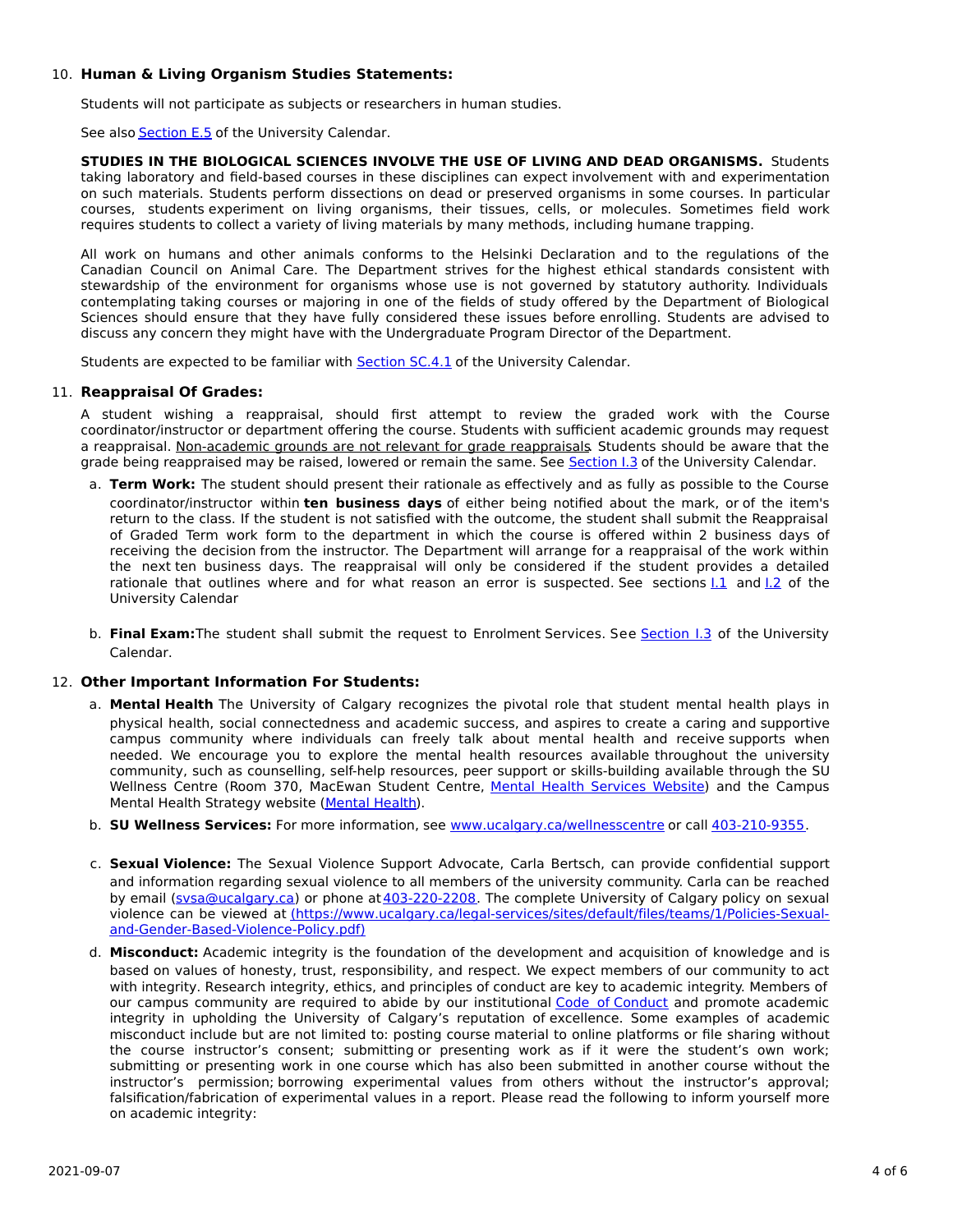Student [Handbook](https://www.ucalgary.ca/live-uc-ucalgary-site/sites/default/files/teams/9/AI-Student-handbook-1.pdf) on Academic Integrity Student Academic Misconduct [Policy](https://www.ucalgary.ca/legal-services/sites/default/files/teams/1/Policies-Student-Academic-Misconduct-Policy.pdf) and [Procedure](https://www.ucalgary.ca/legal-services/sites/default/files/teams/1/Policies-Student-Academic-Misconduct-Procedure.pdf) [Research](https://www.ucalgary.ca/legal-services/sites/default/files/teams/1/Policies-Research-Integrity-Policy.pdf) Integrity Policy

Additional information is available on theStudent Success Centre [Academic](https://ucalgary.ca/student-services/student-success/learning/academic-integrity) Integrity page

## e. **Academic Accommodation Policy:**

It is the student's responsibility to request academic accommodations according to the University policies and procedures listed below. The student accommodation policy can be found at: <https://www.ucalgary.ca/legal-services/sites/default/files/teams/1/Policies-Student-Accommodation-Policy.pdf>

Students needing an accommodation because of a disability or medical condition should communicate this need to Student Accessibility Services in accordance with the Procedure for Accommodations for Students with Disabilities: [https://www.ucalgary.ca/legal-services/sites/default/files/teams/1/Policies-Accommodation](https://www.ucalgary.ca/legal-services/sites/default/files/teams/1/Policies-Accommodation-for-Students-with-Disabilities-Procedure.pdf)for-Students-with-Disabilities-Procedure.pdf.

Students needing an accommodation in relation to their coursework or to fulfil requirements for a graduate degree, based on a Protected Ground other than Disability, should communicate this need, by filling out the Request for Academic [Accommodation](https://science.ucalgary.ca/sites/default/files/teams/1/request-accommodation-academic-courses.pdf) Form and sending it to Lisa Gieg by emai[llmgieg@ucalgary.ca](mailto:lmgieg@ucalgary.ca) preferably 10 business days before the due date of an assessment or scheduled absence.

- f. **Freedom of Information and Privacy:** This course is conducted in accordance with the Freedom of Information and Protection of Privacy Act (FOIPP). Students should identify themselves on all written work by placing their name on the front page and their ID number on each subsequent page. For more information, see Legal [Services](https://www.ucalgary.ca/legal-services/access-information-privacy) website.
- g. **Student Union Information:** VP [Academic](http://www.su.ucalgary.ca/contact), Phone: [403-220-3911](tel:4032203911) Email: [suvpaca@ucalgary.ca](mailto:suvpaca@ucalgary.ca). SU Faculty Rep., Phone: [403-220-3913](tel:4032203913) Email: [sciencerep@su.ucalgary.ca](mailto:sciencerep@su.ucalgary.ca). Student [Ombudsman](https://www.ucalgary.ca/ombuds/), Email: [ombuds@ucalgary.ca](mailto:%20ombuds@ucalgary.ca).
- h. **Surveys:** At the University of Calgary, feedback through the Universal Student Ratings of Instruction [\(USRI](http://www.ucalgary.ca/usri)) survey and the Faculty of Science Teaching Feedback form provides valuable information to help with evaluating instruction, enhancing learning and teaching, and selecting courses. Your responses make a difference - please participate in these surveys.
- i. **Copyright of Course Materials:** All course materials (including those posted on the course D2L site, a course website, or used in any teaching activity such as (but not limited to) examinations, quizzes, assignments, laboratory manuals, lecture slides or lecture materials and other course notes) are protected by law. These materials are for the sole use of students registered in this course and must not be redistributed. Sharing these materials with anyone else would be a breach of the terms and conditions governing student access to D2L, as well as a violation of the copyright in these materials, and may be pursued as a case of student academic or [non-academic](https://www.ucalgary.ca/conduct/policy/non-academic-misconduct-policy) misconduct, in addition to any other remedies available at law.

#### **Lecture Topics will include:**

#### **(NOTE: Outline is tentative, some content and/or dates may change).**

- 1 (Sept 8) Course outline, course business
- 2-3 (Sept 10, 13) The history of life; Geological evidence of the dawn of microbial life; Microfossils
- 4-5 (Sept 15, 17) The many trees of life
- 6-7 (Sept 20, 22) Microbial taxonomy
- 8 (Sept 24) Genotyping and strain delineation

9-10 (Sept 27, 29) Cultivation-independent analyses of diversity: Next-gen sequencing of 16S rRNA genes

#### **Oct 1, Quiz 1**

11 (Oct 4) Cultivation-independent quantitative analyses: FISH, qPCR

12-13 (Oct 6, 8) Cultivation-independent methods for linking community structure and function: SIP, Mar-FISH, etc.